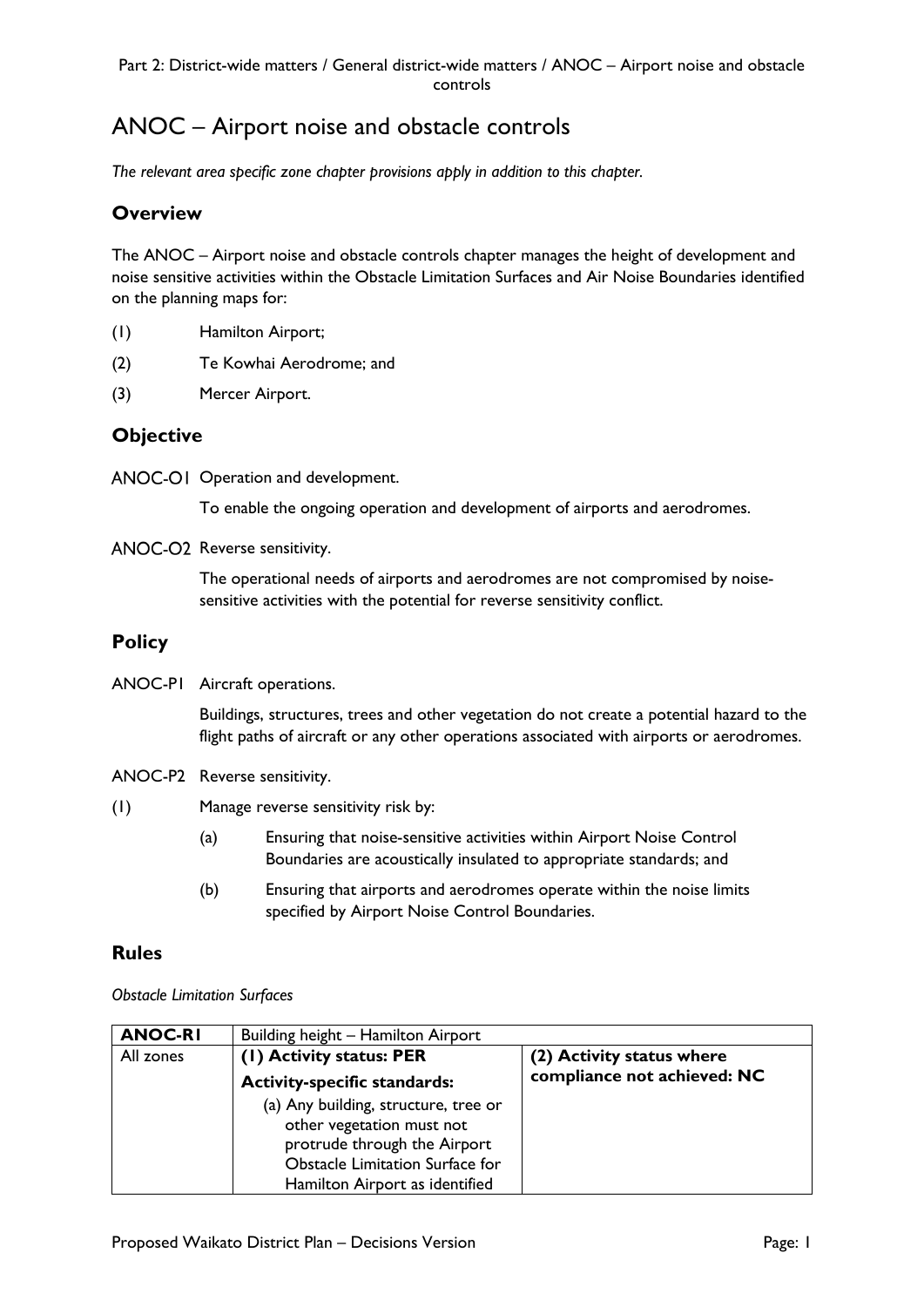|                | on the planning maps and<br>defined in the designation for<br><b>WRAL</b> - Waikato Regional<br>Airport Ltd.                                                                                                                                                                                                        |                                                                                                                                                                     |
|----------------|---------------------------------------------------------------------------------------------------------------------------------------------------------------------------------------------------------------------------------------------------------------------------------------------------------------------|---------------------------------------------------------------------------------------------------------------------------------------------------------------------|
| <b>ANOC-R2</b> | Building height - Te Kowhai Aerodrome (Approach and Take-Off Surfaces)                                                                                                                                                                                                                                              |                                                                                                                                                                     |
| All zones      | (1) Activity status: PER<br>(2) Activity status where                                                                                                                                                                                                                                                               |                                                                                                                                                                     |
|                | <b>Activity-specific standards:</b>                                                                                                                                                                                                                                                                                 | compliance not achieved: NC                                                                                                                                         |
|                | (a) Any building, structure, tree or<br>other vegetation must not<br>protrude through the Approach<br>and Take-Off Surfaces of the<br><b>Airport Obstacle Limitation</b><br>Surface for the Te Kowhai<br>Aerodrome as identified on the<br>relevant planning maps and<br>defined in APP10 - Te Kowhai<br>Aerodrome. |                                                                                                                                                                     |
| <b>ANOC-R3</b> | Building height - Te Kowhai Aerodrome (Transitional Side Surfaces)                                                                                                                                                                                                                                                  |                                                                                                                                                                     |
| All zones      | (1) Activity status: PER                                                                                                                                                                                                                                                                                            | (2) Activity status where                                                                                                                                           |
|                | <b>Activity-specific standards:</b>                                                                                                                                                                                                                                                                                 | compliance not achieved: RDIS                                                                                                                                       |
|                | (a) Any building, structure, tree or<br>other vegetation must not<br>protrude through the<br>Transitional Side Surfaces of the<br>Airport Obstacle Limitation<br>Surface for the Te Kowhai<br>Aerodrome as identified on the<br>relevant planning maps and<br>defined in APP10 - Te Kowhai<br>Aerodrome.            | <b>Council's discretion is restricted</b><br>to the following matters:<br>(a) Effects on the safe and efficient<br>operation of Te Kowhai<br>aerodrome and airpark. |
| <b>ANOC-R4</b> | Building height - Te Kowhai Aerodrome (Inner Horizontal Surface)                                                                                                                                                                                                                                                    |                                                                                                                                                                     |
| All zones      | (1) Activity status: PER                                                                                                                                                                                                                                                                                            | (2) Activity status where                                                                                                                                           |
|                | <b>Activity-specific standards:</b>                                                                                                                                                                                                                                                                                 | compliance not achieved: RDIS                                                                                                                                       |
|                | (a) Any building or structure must<br>not protrude through the Inner<br>Horizontal Surface of the<br>Airport Obstacle Limitation<br>Surface for the Te Kowhai<br>Aerodrome as identified on the<br>planning maps and defined in<br>APP10 - Te Kowhai<br>Aerodrome.                                                  | <b>Council's discretion is restricted</b><br>to the following matters:<br>(a) Effects on the safe and efficient<br>operation of Te Kowhai<br>aerodrome and airpark. |

#### *Advice note:*

*In relation to rules ANOC-R2 and R3, the Operator of Te Kowhai Aerodrome will undertake an updated survey of "existing trees" as at the date that the Obstacle Limitation Surfaces rule becomes operative.* 

*Where the owner consents, either:*

*(i) Removal of existing trees required to comply with the Obstacle Limitation Surfaces; or*